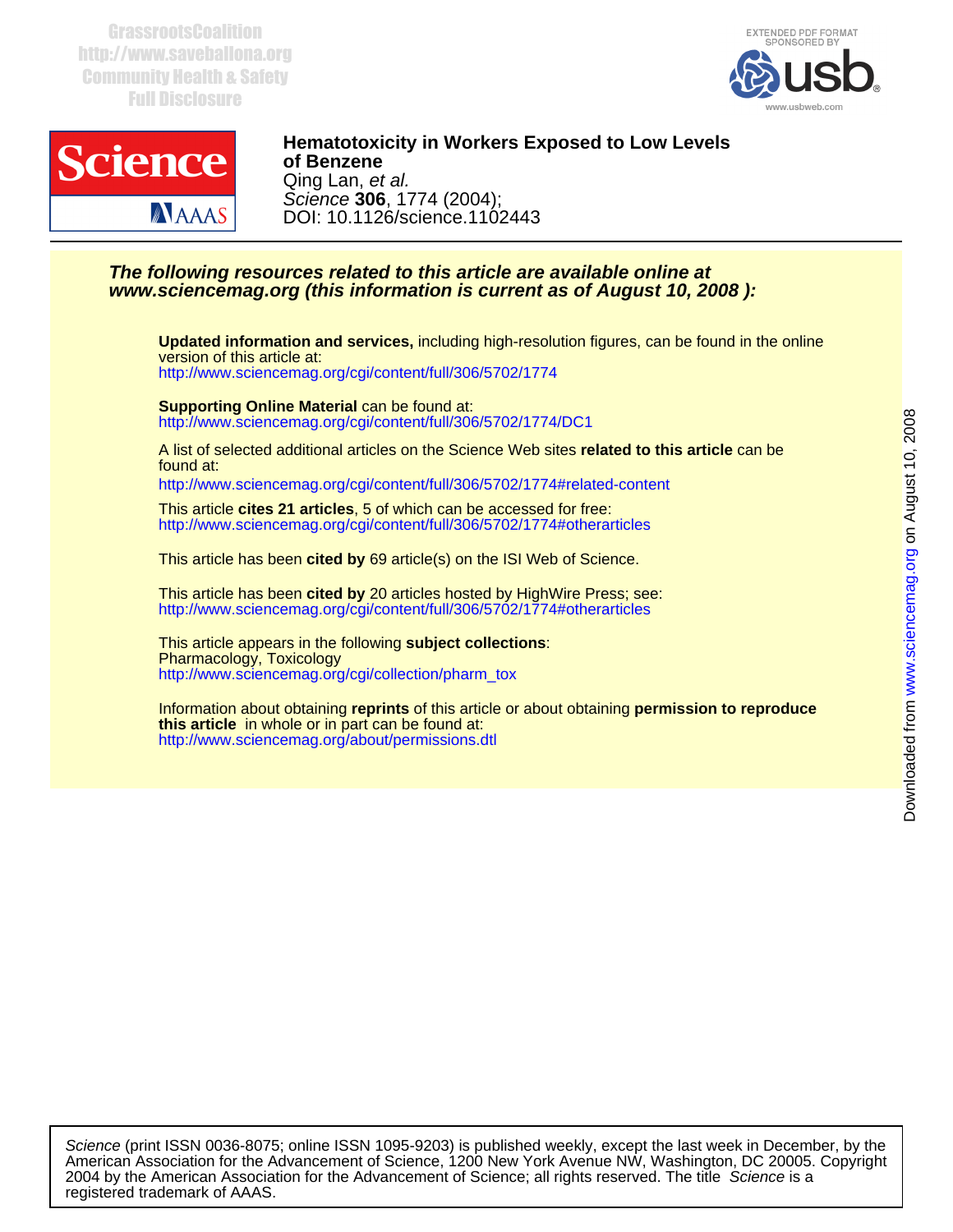# R EP ORTSSrootsCoalition

http://www.saveballona.org

# **Communitematotoxicity in Workers** Exposed to Low Levels of Benzene

Qing Lan, $^{1*}$  Luoping Zhang, $^{2*}$  Guilan Li, $^3$  Roel Vermeulen, $^1$ Rona S. Weinberg,<sup>4</sup> Mustafa Dosemeci,<sup>1</sup> Stephen M. Rappaport,<sup>5</sup> Min Shen,<sup>1</sup> Blanche P. Alter,<sup>1</sup> Yongji Wu,<sup>6</sup> William Kopp,<sup>7</sup> Suramya Waidyanatha,<sup>5</sup> Charles Rabkin,<sup>1</sup> Weihong Guo,<sup>2</sup> Stephen Chanock, $1,8$  Richard B. Hayes, $1$ Martha Linet, <sup>1</sup>Sungkyoon Kim, <sup>5</sup> Songnian Yin, <sup>3</sup> Nathaniel Rothman, ${}^{1}\! \dagger$  Martyn T. Smith ${}^{2}\! \dagger\ddagger$ 

Benzene is known to have toxic effects on the blood and bone marrow, but its impact at levels below the U.S. occupational standard of 1 part per million (ppm) remains uncertain. In a study of 250 workers exposed to benzene, white blood cell and platelet counts were significantly lower than in 140 controls, even for exposure below 1 ppm in air. Progenitor cell colony formation significantly declined with increasing benzene exposure and was more sensitive to the effects of benzene than was the number of mature blood cells. Two genetic variants in key metabolizing enzymes, myeloperoxidase and NAD(P)H:quinone oxidoreductase, influenced susceptibility to benzene hematotoxicity. Thus, hematotoxicity from exposure to benzene occurred at air levels of 1 ppm or less and may be particularly evident among genetically susceptible subpopulations.

Benzene causes toxicity to the hematopoietic system (hematotoxicity) and leukemia (1). Exposure to benzene occurs worldwide to workers in the oil, shipping, automobile repair, shoe manufacture, and other industries and to the general public from cigarette smoke, gasoline, and automobile emissions (2). In addition to ongoing concern about health effects at or below the current U.S. occupational standard of 1 ppm, high environmental exposures in cities (3) have led to regulatory consideration of the risks posed by benzene as an air pollutant.

Limitations in previous occupational studies evaluating hematotoxicity at low levels of benzene exposure led us to perform a large cross-sectional study with detailed exposure assessment that measured lymphocyte subsets and colony formation from progenitor cells in addition to the standard blood-count analyses reported in most previous investigations. Because benzene is

\*These authors contributed equally to this work.

.These authors co-supervised this work.

thought to lower blood cell counts via metabolite effects on hematopoietic progenitor cells (4), we also evaluated the influence of genetic variants in cytochrome P4502E1 (CYP2E1) and myeloperoxidase (MPO), which metabolize benzene to toxic quinones and free radicals (5), and NAD(P)H:quinone oxidoreductase (NQO1), which protects against this toxicity (6, 7).

We compared 250 benzene-exposed shoe workers with 140 unexposed age- and sexmatched controls who worked in three clothes-manufacturing factories in the same region near Tianjin, China. Subjects were young (mean  $\pm$  SD: 29.9  $\pm$  8.4 years), about two-thirds were female (table S1), and shoe workers had been employed an average of  $6.1 \pm 2.9$  years. For each subject, individual benzene and toluene exposure was monitored repeatedly up to 16 months before phlebotomy, and postshift urine samples were collected from each subject (8, 9). Subjects were categorized into four groups by mean benzene levels measured during the month before phlebotomy [controls,  $\leq 1$  ppm, 1 to  $\leq 10$  ppm, and  $\geq 10$  ppm (Table 1), and more than 100 of the exposed workers had exposures below 1 ppm.

All types of white blood cells (WBCs) measured in the Complete Blood Count and platelets (9) were significantly decreased in workers exposed to  $\leq 1$  ppm benzene compared to controls (Table 1). Lymphocyte subset analysis showed significantly decreased CD4<sup>+</sup>-T cells, CD4<sup>+</sup>/CD8<sup>+</sup> ratio, and B cells. Hemoglobin concentrations were decreased only among workers exposed

to  $\geq$ 10 ppm. Tests for a linear trend using benzene air level as a continuous variable were significant for platelets and all WBC measures except monocytes and  $CD8<sup>+</sup>-T$ cells (Table 1). Adjustment for a range of potential confounders had a negligible effect on the strength of the associations (9).

We then restricted the linear-trend analyses to workers exposed to  $\leq 10$  ppm benzene, excluding controls and higher exposed workers, and found that inverse associations remained for total WBCs ( $P =$ 0.013), granulocytes ( $P = 0.02$ ), lymphocytes



Fig. 1. Effect of benzene exposure on (A) white blood cell (WBC) and granulocyte counts; (B) colonies from the colony-forming unit– granulocyte-macrophage (CFU-GM) and burstforming unit–erythroid (BFU-E); and (C) colonies from the colony-forming unit–granulocyte, erythroid, macrophage, megakaryocyte (CFU-GEMM). Erythropoietin (EPO) was added to half of the cultures (9). Trends with benzene were tested by linear regression (WBC, granulocytes), negative binomial regression (CFU-GM, BFU-E), and unconditional logistic regression [CFU-GEMM, categorizing subjects into 0 or more than 0 colonies (92%, 74%, and 40% of subjects had  $>0$  colonies among controls,  $<$ 10 ppm, and  $\geq$ 10 ppm, respectively)]. Models were adjusted for age and sex, and additionally for smoking, alcohol, recent infections, and body mass index (BMI) if significant (9). Strong, inverse trends between benzene and all cell types were present ( $P_{\text{trend}}$  shown). There was a greater proportional decrease in colonies in workers exposed to  $\geq$ 10 ppm versus controls for CFU-GM, BFU-E, and CFU-GEMM compared to the decline in WBCs ( $P < 0.011$ , 0.048, and 0.0078, respectively) and for CFU-GM and -GEMM compared to the decline in granulocytes ( $P = 0.026$  and 0.0094, respectively) (9).

<sup>&</sup>lt;sup>1</sup>Division of Cancer Epidemiology and Genetics, National Cancer Institute (NCI), National Institutes of Health (NIH), Department of Health and Human Services (DHHS), Bethesda, MD 20892, USA. <sup>2</sup>School of Public Health, University of California, Berkeley,<br>CA 94720, USA. <sup>3</sup>Chinese Center for Disease Control and Prevention, Beijing, China. <sup>4</sup>New York Blood Center, Clinical Services, White Plains, NY 10605,<br>USA. <sup>5</sup>School of Public Health, University of North Carolina, Chapel Hill, NC 27599, USA. <sup>6</sup>Peking Union Medical College, Beijing, China. <sup>7</sup>SAIC-Frederick, Inc., Frederick, MD 21702, USA. <sup>8</sup>Center for Cancer Research, NCI, NIH, DHHS, Bethesda, MD 20892, USA.

<sup>-</sup>To whom correspondence should be addressed. E-mail: martynts@berkeley.edu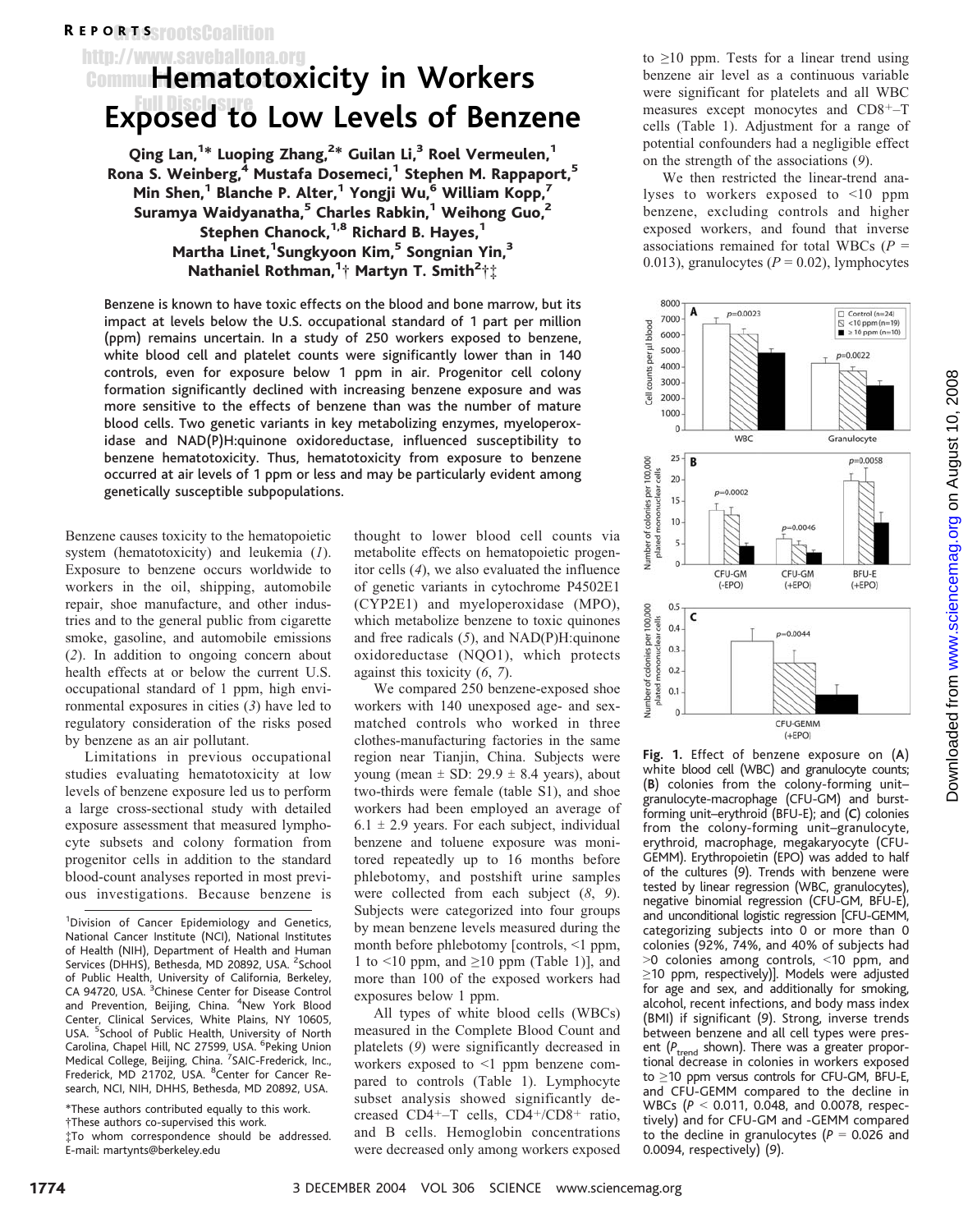$(P = 0.045)$ , B cells  $(P = 0.018)$ , and platelets  $(P = 0.0016)$ . To address the influence of past benzene exposure on these ell types, we examined workers exposed to mean benzene <1 ppm over the previous year  $(n = 60)$ , and a subset who also had <40ppm-years lifetime cumulative benzene exposure  $(n = 50)$ , and found that the above cell types were decreased compared to controls  $(P \le 0.05)$ . Finally, to exclude the effect of other potential exposures on these associations, we identified a group of workers exposed to  $\leq 1$  ppm benzene with negligible exposure to other solvents ( $n = 30$ ) (fig. S1) (9) and found decreased levels of WBCs, granulocytes, lymphocytes, and B cells compared to controls ( $P \le 0.05$ ). These findings, based on differentiated blood cell counts, provide evidence of hematotoxicity in workers exposed to benzene at or below 1 ppm.

Because benzene affected nearly all blood cell types, toxicity to progenitor cells was suspected. A fraction of hematopoietic progenitor cells circulate in the bloodstream in dynamic equilibrium with the bone marrow and can be cultured in colony-forming assays to measure their proliferative potential  $(10)$ . Using peripheral blood from 29 benzeneexposed workers and 24 matched controls, we examined the dose-dependent effects of benzene on different types of progenitor cell colony formation (CFU-GM, BFU-E, CFU-GEMM) (9). Highly significant dosedependent decreases in colony formation from progenitor cells were observed (Fig. 1).

Table 1. Peripheral blood cell counts in relation to benzene exposure level. There are up to 418 observations on 390 unique subjects (140 controls and 250 benzene-exposed workers). Data were obtained from 28 exposed subjects in both years (2000 and 2001) and are treated as independent observations in the summary data shown, distributing into benzene category on the basis of exposure level in the year that the blood sample was collected. Statistical analyses were adjusted for repeated measures by

Further, benzene caused a greater proportional decrease in colony formation than in levels of differentiated WBCs and granulocytes (compare Fig. 1, B and C, to Fig. 1A), suggesting that early progenitor cells are more sensitive than are mature cells to the hematotoxic effects of benzene. This greater sensitivity of early progenitor cells is in agreement with previous findings in human cell cultures and mice (11, 12).

Genetic variation in enzymes responsible for activating and detoxifying benzene has been shown to confer susceptibility to benzene poisoning in highly exposed workers (6, 13, 14). We examined four nonsynonymous single-nucleotide polymorphisms (SNPs), with probable functional significance, in the CYP2E1, MPO, and NOO1 genes (9). Two genotypes significantly influenced WBC counts in benzene-exposed workers, MPO  $-463GG$  (rs2333227) ( $P = 0.04$ ) and NQO1 465CT (rs4986998) ( $P = 0.014$ ) (table S2). In exposed subjects who carry either one  $(n =$ 191) or both of the "at risk" genotypes ( $n =$ 11), there was a strong gene-dosage effect  $(P_{\text{trend}} = 0.004)$  (table S3), which was also present among those exposed to  $\leq 1$  ppm  $(P_{\text{trend}} = 0.003)$ . Compared to a mean  $\pm$  SD WBC count of  $5980 \pm 1420$  cells/µl among subjects with neither "at risk" genotype, the WBC count was  $5480 \pm 1120$  cells/µl among subjects with either "at risk" genotype ( $P =$ 0.006) and 4900  $\pm$  1240 cells/µl ( $P = 0.039$ ) for both genotypes, in subjects exposed to  $\leq 1$ ppm. Neither genotype was associated with

WBC count in controls, either separately (table S2) or in combination ( $P_{\text{trend}} = 0.94$ ) (table S3), and the trends in exposed workers and controls were significantly different from each other (test for interaction,  $P = 0.03$ ). Subjects with the  $MPO -463GG$  genotype have normal expression and had a greater decrease in WBC counts from benzene exposure compared to individuals with the GA or AA genotypes (the latter two being associated with reduced expression)  $(15)$ . The functional significance of the  $NQO1$  465C $>$ T SNP is less clear, but it may increase alternative splicing and lower expression, thereby enhancing benzene hematotoxicity, as we observed. The other two SNPs  $[CP2E1 -1053C>T]$  $(rs2031920)$  and  $NQO1$  609C>T  $(rs1800566)$ <sup>]</sup> were not significantly related to WBCs (table S2).

There have been numerous studies of benzene-induced hematotoxicity (www.epa. gov/iris/toxreviews/0276-tr.pdf), but few have been able to study effects at low levels of exposure. Ward et al. (16) found no evidence of a threshold for hematotoxic effects of benzene and suggested that exposure to  $\leq$  ppm benzene could result in hematologic suppression. Occupational exposure decreased WBCs in petrochemical workers exposed to  $\leq 10$  ppm benzene (17), and Qu et al. reported that WBCs and other cell types were decreased in workers exposed to  $\leq$ 5 ppm benzene (18). In contrast, Collins et al. (19, 20) and Tsai et al. (21) did not detect decreased blood cell counts based

generalized estimating equations (22). Models were adjusted for age, sex, current smoking, current alcohol drinking, BMI, recent infections, and, where appropriate, ln toluene air level (which can competitively inhibit benzene's metabolism) (9). Data shown here are from all subjects except one benzeneexposed subject with data for only CD4+/CD8+ ratio; two benzene-exposed subjects and one control with no benzene urine data; and two controls with no BMI data.

| Subject category<br>$(n)^*$ | Controls<br>(140)                   | $<$ 1 ppm<br>(109)                  | 1 to $<$ 10 ppm<br>(110)            | $\geq$ 10 ppm<br>(31)               | P for $\leq 1$ ppm<br>vs. controlst | $P_{\text{trend'}}$<br>all subjects: § |
|-----------------------------|-------------------------------------|-------------------------------------|-------------------------------------|-------------------------------------|-------------------------------------|----------------------------------------|
|                             |                                     |                                     | Benzene exposure                    |                                     |                                     |                                        |
| Benzene air level (ppm) II  | < 0.04                              | 0.57(0.24)                          | 2.85(2.11)                          | 28.73 (20.74)                       |                                     |                                        |
| Benzene urine (µg/liter)¶   | 0.382(1.24)                         | 13.4(18.3)                          | 86.0(130)                           | 847(1250)                           |                                     |                                        |
|                             |                                     |                                     | Peripheral blood cell counts #      |                                     |                                     |                                        |
| White blood cells (WBC)**   | 6480 (1710)                         | 5540 (1220)                         | 5660 (1500)                         | 4770 (892)                          | < 0.0001                            | < 0.0001                               |
| Granulocytes                | 4110 (1410)                         | 3360 (948)                          | 3480 (1170)                         | 2790 (750)                          | < 0.0001                            | < 0.0001                               |
| Lymphocytes††               | 2130 (577)                          | 1960 (541)                          | 1960 (533)                          | 1800 (392)                          | 0.018                               | 0.0014                                 |
| $CD4+-T$ cells              | 742 (262)                           | 635 (187)                           | 623 (177)                           | 576 (188)                           | 0.003                               | 0.019                                  |
| $CD8+-T$ cells              | 553 (208)                           | 543 (212)                           | 564 (229)                           | 549 (160)                           | 0.75                                | 0.97                                   |
| $CD4+/CD8+$ ratio           | 1.46 (0.58)                         | 1.26 (0.41)                         | 1.22(0.45)                          | 1.09(0.35)                          | 0.015                               | 0.024                                  |
| <b>B</b> cells              | 218 (94)                            | 186 (95)                            | 170 (75)                            | 140 (101)                           | 0.003                               | 0.0002                                 |
| NK cells                    | 586 (318)                           | 558 (299)                           | 566 (271)                           | 415 (188)                           | 0.56                                | 0.0044                                 |
| Monocytes                   | 241 (92)                            | 217 (97)                            | 224 (93)                            | 179 (74)                            | 0.018                               | 0.28                                   |
| Platelets                   | 230 (59.7) $\times$ 10 <sup>3</sup> | 214 (48.8) $\times$ 10 <sup>3</sup> | 200 (53.4) $\times$ 10 <sup>3</sup> | 172 (44.8) $\times$ 10 <sup>3</sup> | 0.023                               | 0.0002                                 |
| Hemoglobin (g/dl)           | 14.5 (1.6)                          | 14.7 (1.5)                          | 14.5(1.7)                           | 13.6(1.6)                           | 0.12                                | 0.29                                   |

\*The 28 subjects studied in both the first (2000) and second (2001) year of the study are categorized based on the exposure assessment in 2000. <sup>+</sup>Controls versus exposed <1 ppm, by linear regression on ln of each endpoint.  $p_{\text{read}}$  using ln air benzene as a continuous variable. All statistically significant endpoints were inversely associated with benzene exposure. Scomparison of subjects benzene exposure. SComparison of subjects  $\geq$ 10 ppm versus controls for endpoints without statistically significant trends: CD8+-T cells, P = 0.31; monocytes, P = 0.0006; hemoglobin P < 0.0001. Il Benzene air level is t Il Benzene air level is the arithmetic mean ( $\pm$ SD) of an average of two measurements per subject collected during the month before phlebotomy (9). This use granulocytes have relatively short half-lives in peripheral blo time period was chosen because granulocytes have relatively short half-lives in peripheral blood.  $\parallel$ Urinary benzene (mean  $\pm$  SD) and mean individual air levels of benzene were were were the state of the some the some \*\* Supplementary analyses are shown in the SOM Text.